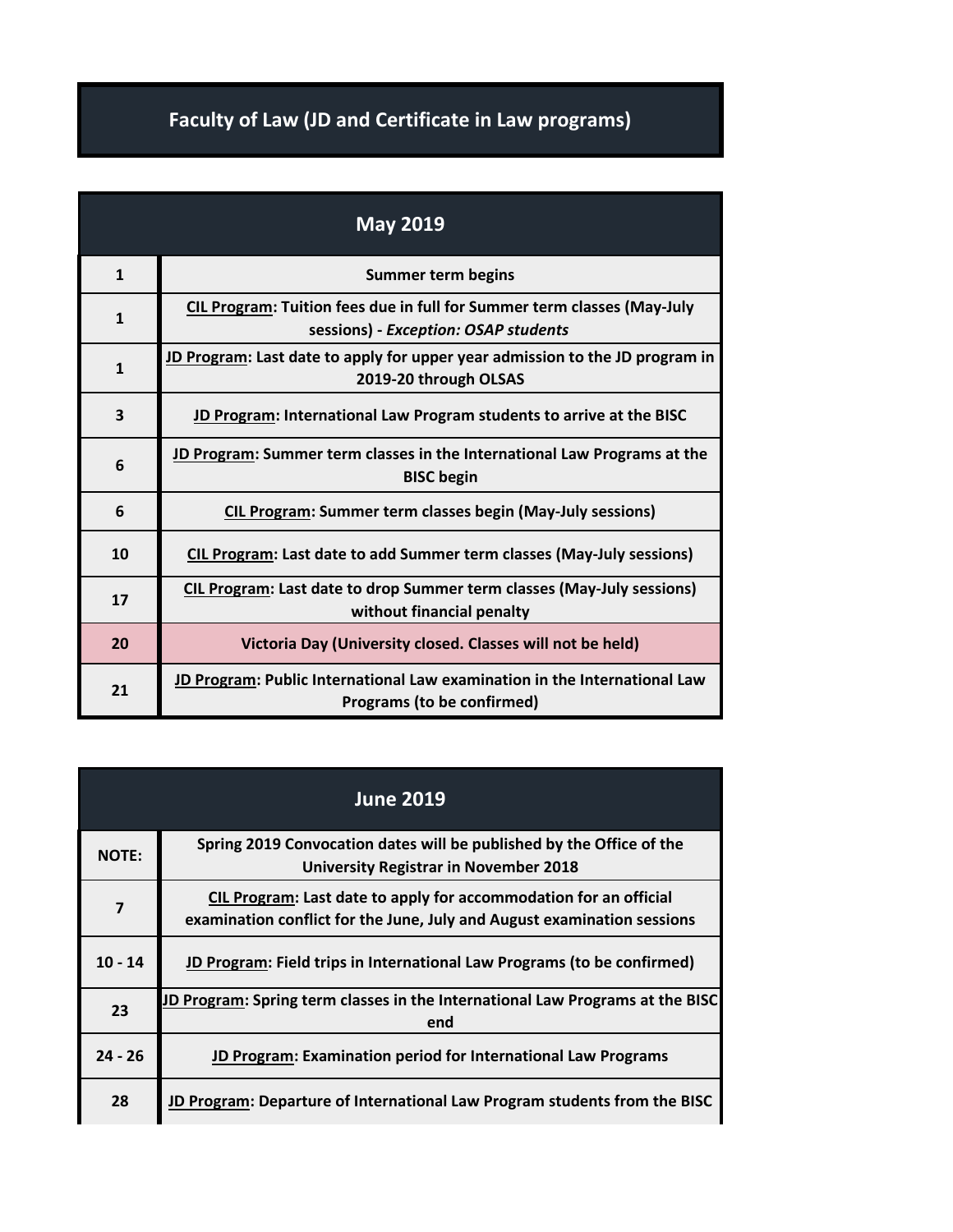| 28 | CIL Program: Last date to drop Summer term classes (May-July sessions) |  |
|----|------------------------------------------------------------------------|--|
|    | without academic penalty                                               |  |

| <b>July 2019</b> |                                                                                         |
|------------------|-----------------------------------------------------------------------------------------|
| $\mathbf{1}$     | Canada Day Holiday (University closed. Classes will not be held)                        |
| 15               | First date to apply in SOLUS to graduate in Fall 2019 (tentative)                       |
| 15               | Summer enrolment period begins for Fall and Winter terms (tentative)                    |
| 15-19            | JD Program: Special and supplemental examination period for Winter 2019<br>term courses |
| 26               | <b>CIL Program: Summer term classes end (May-July session)</b>                          |
| 30               | CIL Program: Summer term examinations (May-July session) begin                          |

| <b>August 2019</b> |                                                                                                                                              |
|--------------------|----------------------------------------------------------------------------------------------------------------------------------------------|
| 1                  | CIL Program: Refer to: http://www.queensu.ca/artsci_online/current-<br>students/dates-and-deadlines for deadlines for admission to Fall term |
| $\overline{2}$     | CIL Program: Summer term examinations (May-July session) end                                                                                 |
| $\overline{2}$     | CIL Program: Summer enrolment period ends for Fall and Winter terms<br>(tentative)                                                           |
| 5                  | Civic Holiday (University closed. Classes will not be held)                                                                                  |
| 27                 | CIL Program: Time period to add/drop classes (Open Enrolment) begins<br>(tentative)                                                          |
| 31                 | Summer term ends                                                                                                                             |

| September 2019                                                    |
|-------------------------------------------------------------------|
| Tuition fees due in full for Fall Term - Exception: OSAP students |
| <b>Fall term begins</b>                                           |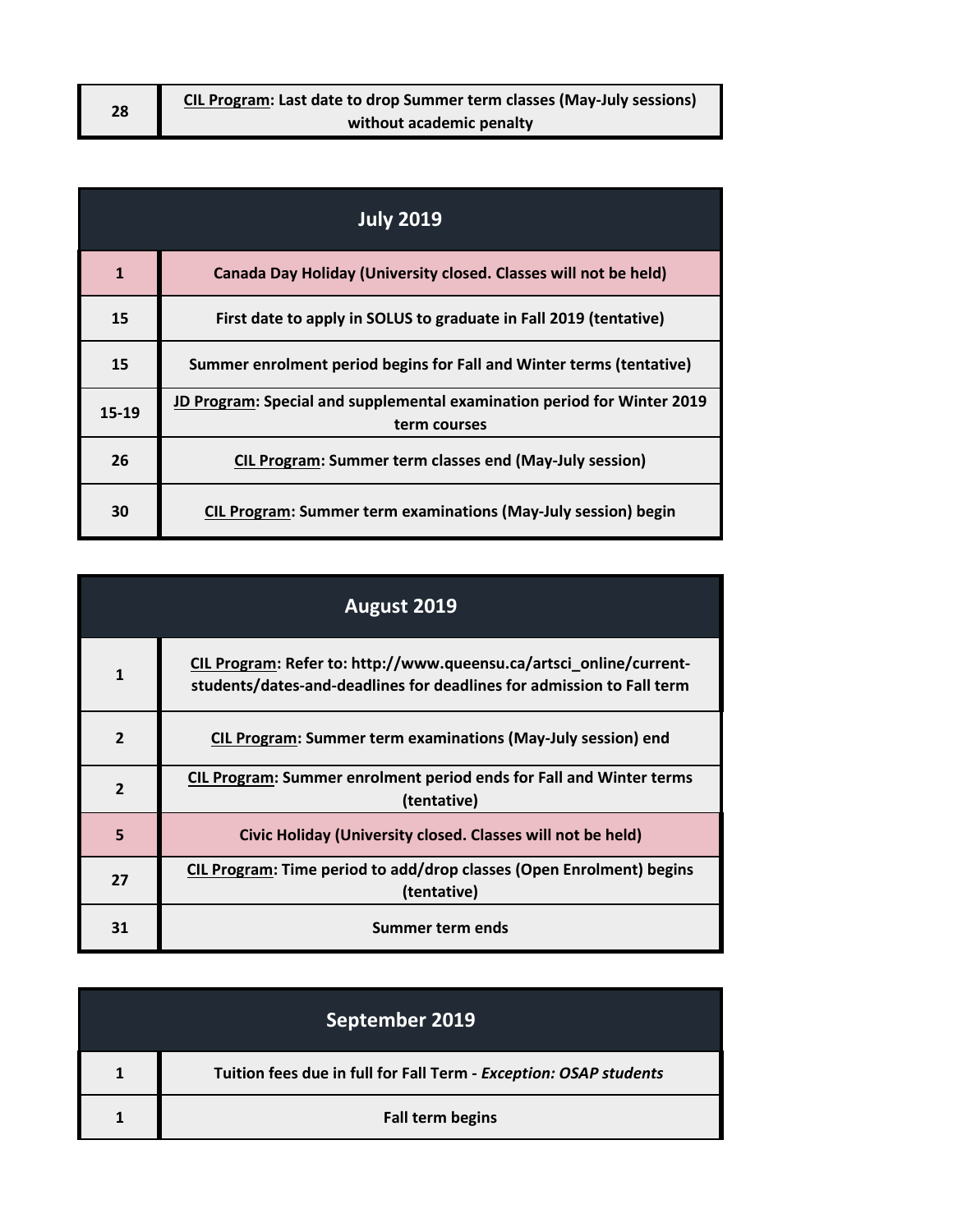| 2  | Labour Day (University closed. Classes will not be held)                   |
|----|----------------------------------------------------------------------------|
| 3  | JD Program: Regular classes begin in upper-year JD courses                 |
| 5  | JD Program: Regular classes begin in first-year JD courses                 |
| 5  | <b>CIL Program: Fall term classes begin</b>                                |
| 17 | JD Program: Last date to add Fall term upper-year JD courses               |
| 18 | <b>CIL Program: Last date to add Fall term classes</b>                     |
| 18 | CIL Program: Last date to drop Fall term classes without financial penalty |

| October 2019 |                                                                                          |
|--------------|------------------------------------------------------------------------------------------|
| 4            | JD Program: Last date to drop Fall term upper-year JD courses                            |
| 14           | Thanksgiving Day (University closed. Classes will not be held)                           |
| 15           | Last date to apply in SOLUS to graduate in Fall 2019 (tentative)                         |
| 16           | University Day (Queen's granted Royal Charter on October 16, 1841) - classes<br>held     |
| $24 - 25$    | <b>CIL Program: Fall term break</b>                                                      |
| 31           | JD Program: Deadline to apply for Fall Law scholarships and Queen's general<br>bursaries |

|              | <b>November 2019</b>                                                                                           |
|--------------|----------------------------------------------------------------------------------------------------------------|
| <b>NOTE:</b> | Fall 2019 Convocation dates will be published by the Office of the University<br><b>Registrar in June 2019</b> |
| $\mathbf{1}$ | JD Program: Last date to apply for admission to first year of the JD program in<br>2020-21 through OLSAS       |
| $\mathbf{1}$ | CIL Program: Last date to drop Fall term classes without academic penalty                                      |
| $4 - 8$      | JD Program: Fall Reading Week (JD Classes cancelled. Undergraduate<br>Certificate in Law classes continue)     |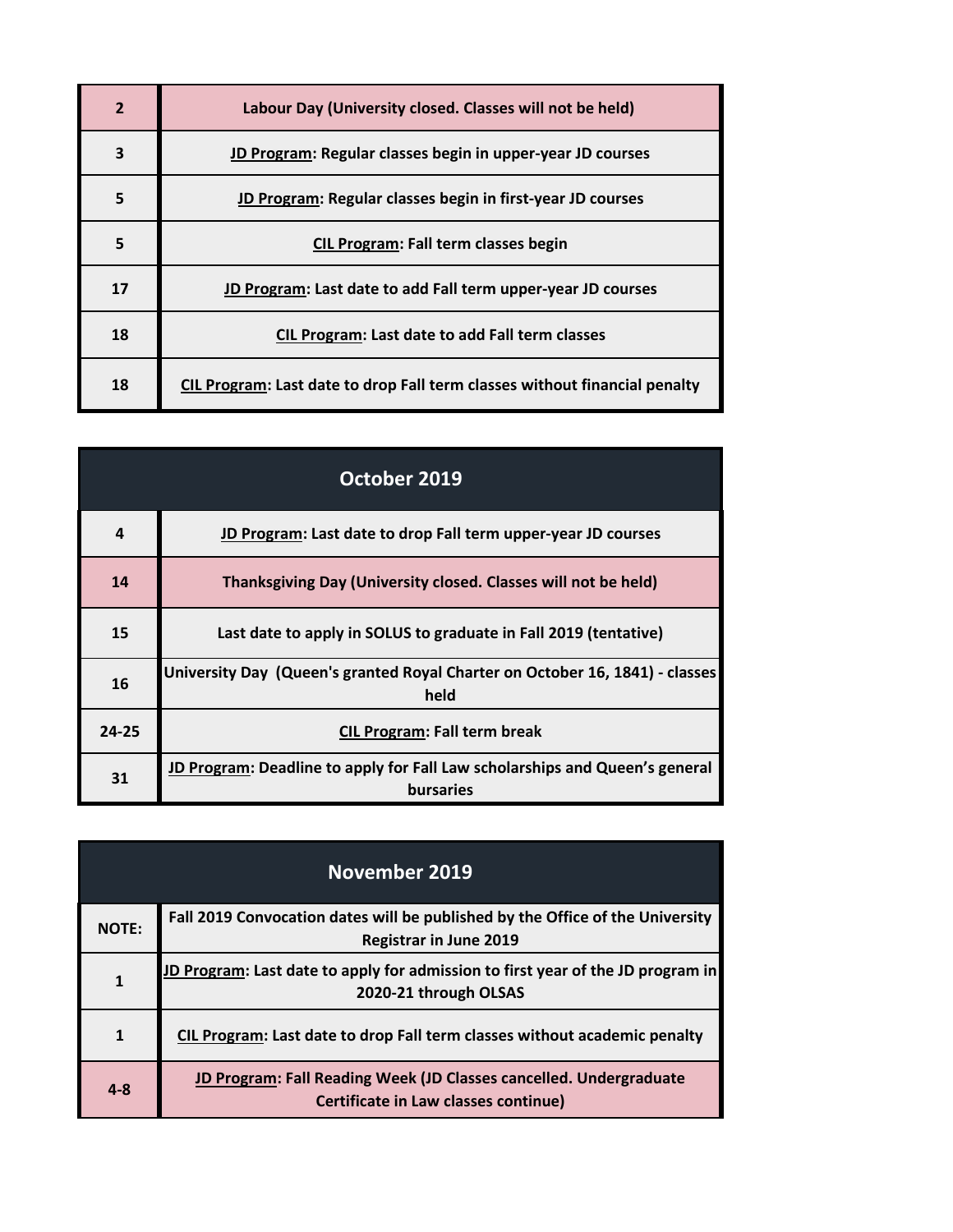| $\overline{7}$ | Deadline to obtain recommendations for disability-based accommodations<br>and short-term medical conditions form Accessibility Services. Deadline to<br>apply for relief from December exam conflicts and to obtain accommodations<br>for language-based or religious observance through the Exams Office of the<br><b>University Registrar</b> |
|----------------|-------------------------------------------------------------------------------------------------------------------------------------------------------------------------------------------------------------------------------------------------------------------------------------------------------------------------------------------------|
| 11             | Remembrance Day observed (classes cancelled 10:30 - 11:30 a.m.)                                                                                                                                                                                                                                                                                 |
| 29             | <b>Fall term classes end</b>                                                                                                                                                                                                                                                                                                                    |
| 30             | Fall term pre-examination study period begins                                                                                                                                                                                                                                                                                                   |

| December 2019  |                                                                                                                                                |
|----------------|------------------------------------------------------------------------------------------------------------------------------------------------|
| 1              | CIL Program: Refer to: http://www.queensu.ca/artsci_online/current-<br>students/dates-and-deadlines for deadlines for admission to Winter term |
| $\mathbf{1}$   | First date to apply in SOLUS to graduate in Spring 2020 (tentative)                                                                            |
| $\overline{2}$ | JD Program: Deadline to apply for priority admission to International Law<br>Programs at the BISC for Summer 2020 term                         |
| 3              | Fall term pre-examination study period ends                                                                                                    |
| $4 - 19$       | <b>Fall term examination period</b>                                                                                                            |
| 6              | <b>Commemoration Day (examinations will not be held)</b>                                                                                       |
| 31             | <b>Fall term ends</b>                                                                                                                          |

| January 2020 |                                                                                                                                         |
|--------------|-----------------------------------------------------------------------------------------------------------------------------------------|
| 1            | Winter term begins                                                                                                                      |
| 1            | <b>New Year's Day (University closed)</b>                                                                                               |
| 6            | Winter term classes begin                                                                                                               |
| 10           | Tuition fees due in full for Winter Term classes - Exception: OSAP students                                                             |
| 10           | JD Program: Deadline to apply for an international exchange program<br>administered by the Faculty of Law for the 2020-21 academic year |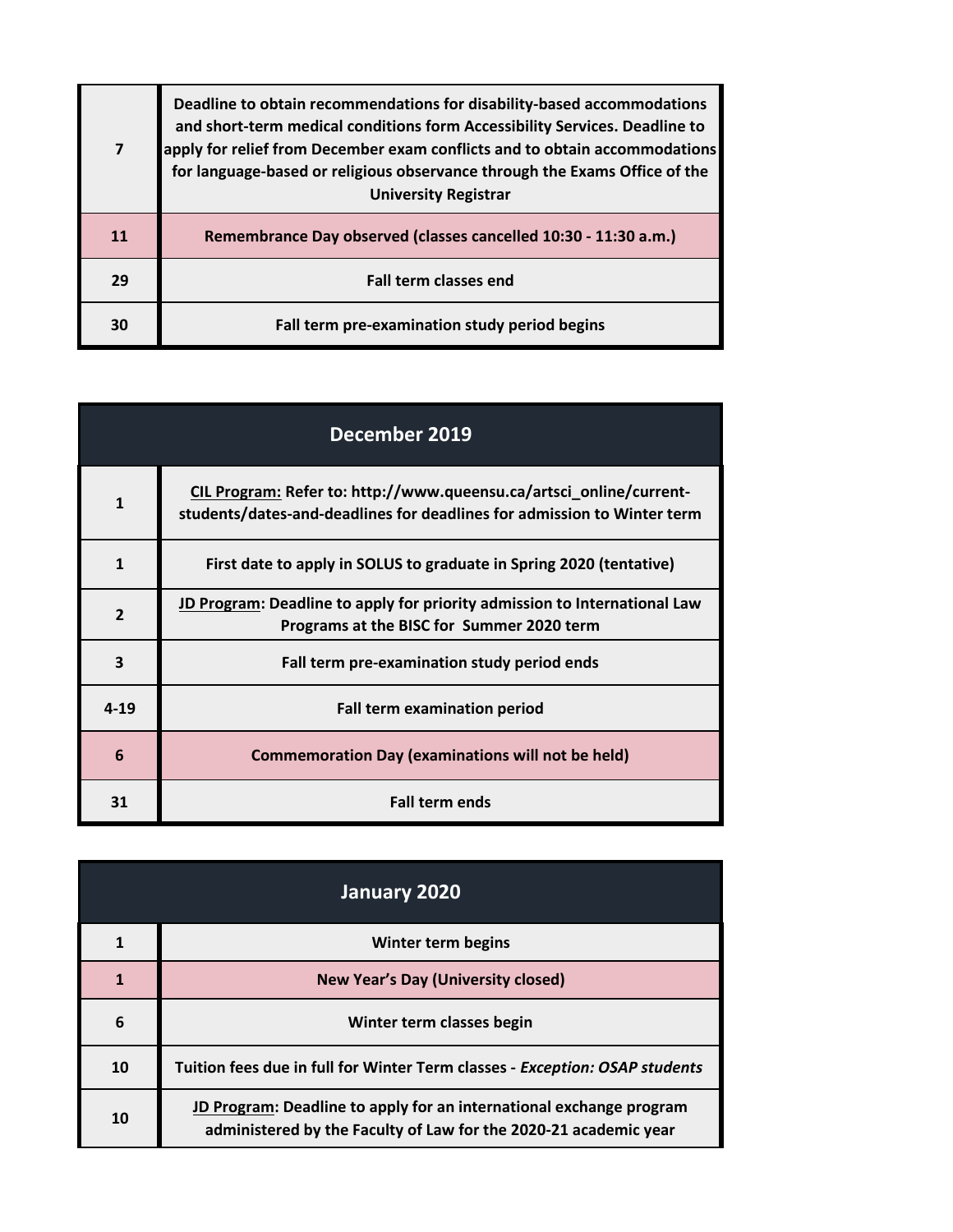| 17 | Last date to add Winter term courses                                         |
|----|------------------------------------------------------------------------------|
| 17 | CIL Program: Last date to drop Winter term courses without financial penalty |
| 31 | JD Program: Last date to drop Winter term JD courses                         |

| <b>February 2020</b> |                                                                                                    |
|----------------------|----------------------------------------------------------------------------------------------------|
| 3                    | <b>CIL Program: Registration for Summer term courses begins</b>                                    |
| $10 - 14$            | JD Program: Special and supplemental examination period for Fall 2019<br>courses                   |
| 17                   | Family Day (University closed. Classes will not be held)                                           |
| 18-21                | <b>Reading Week (Classes will not be held)</b>                                                     |
| 28                   | JD Program: Last date to apply for a domestic or international letter of<br>permission for 2020-21 |

| <b>March 2020</b> |                                                                                                                                                                                                                                                                                                                                              |
|-------------------|----------------------------------------------------------------------------------------------------------------------------------------------------------------------------------------------------------------------------------------------------------------------------------------------------------------------------------------------|
| $\overline{7}$    | Deadline to obtain recommendations for disability-based accommodations<br>and short-term medical conditions form Accessibility Services. Deadline to<br>apply for relief from April exam conflicts and to obtain accommodations for<br>language-based or religious observance through the Exams Office of the<br><b>University Registrar</b> |

| <b>April 2020</b> |                                                                                                                                                |
|-------------------|------------------------------------------------------------------------------------------------------------------------------------------------|
| 1                 | CIL Program: Refer to: http://www.queensu.ca/artsci_online/current-<br>students/dates-and-deadlines for deadlines for admission to Summer term |
| 3                 | Winter term classes end                                                                                                                        |
| $4 - 8$           | Winter term pre-examination study period                                                                                                       |
| $9 - 25$          | Winter term examination period                                                                                                                 |
| 10                | Good Friday (University closed. Classes will not be held)                                                                                      |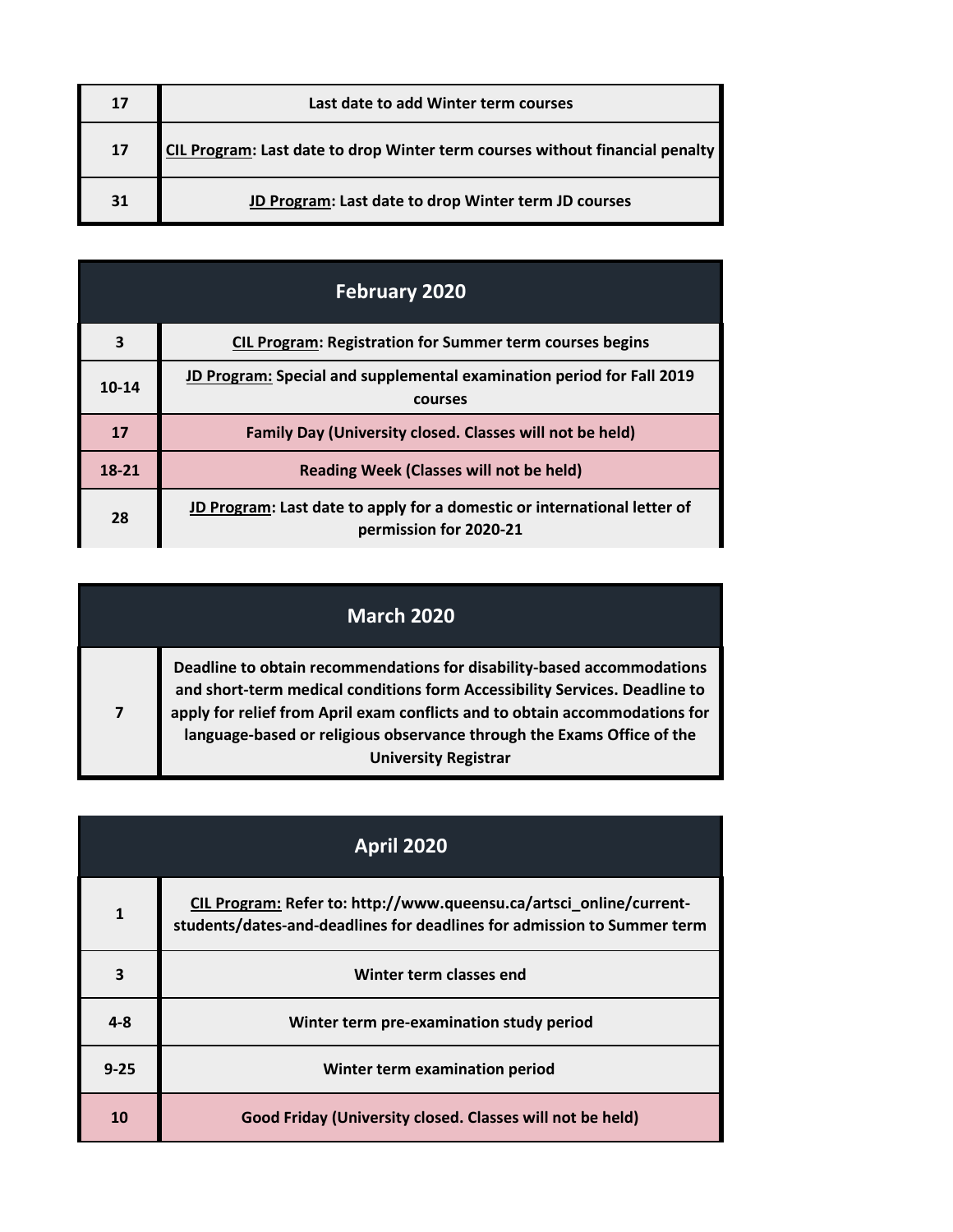| 30 | Last date to apply in SOLUS to graduate in Spring 2020 (tentative) |
|----|--------------------------------------------------------------------|
| 30 | Winter term ends                                                   |

 $\blacksquare$ 

| <b>May 2020</b> |                                                                                                         |
|-----------------|---------------------------------------------------------------------------------------------------------|
| $\mathbf{1}$    | JD Program: Last date to apply for upper year admission to the JD program in<br>20120-21 through OLSAS  |
| $\mathbf{1}$    | <b>Summer term begins</b>                                                                               |
| $\mathbf{1}$    | CIL Program: Tuition fees due in full for Summer term courses (May-July<br>session)                     |
| 11              | CIL Program: Summer term courses (May-June and May-July session) begin                                  |
| 15              | CIL Program: Last date to add Summer term courses (May-June and May-July<br>session)                    |
| 15              | CIL Program: Last date to add Summer term courses (May-June session)                                    |
| 18              | Victoria Day (University closed. Classes will not be held)                                              |
| 19              | JD Program: Public International Law examination in the International Law<br>Programs (to be confirmed) |
| 20              | CIL Program: Last date to drop Winter term classes without academic penalty                             |
| 22              | CIL Program: Last date to drop Summer term courses (May-July session)<br>without financial penalty      |

|                | <b>June 2020</b>                                                                                                                            |
|----------------|---------------------------------------------------------------------------------------------------------------------------------------------|
| <b>NOTE:</b>   | Spring 2020 Convocation dates will be determined in November 2019                                                                           |
| 5              | CIL Program: Last date to drop Summer term classes (May-June session)<br>without academic penalty                                           |
| $\overline{7}$ | CIL Program: Last date to apply for accommodation for an offical examination<br>conflict for the June, July and August examination sessions |
| $8 - 12$       | JD Program: Field trips in the International Law Programs (to be confirmed)                                                                 |
| 22             | <b>CIL Program: Summer term courses (May-June session) end</b>                                                                              |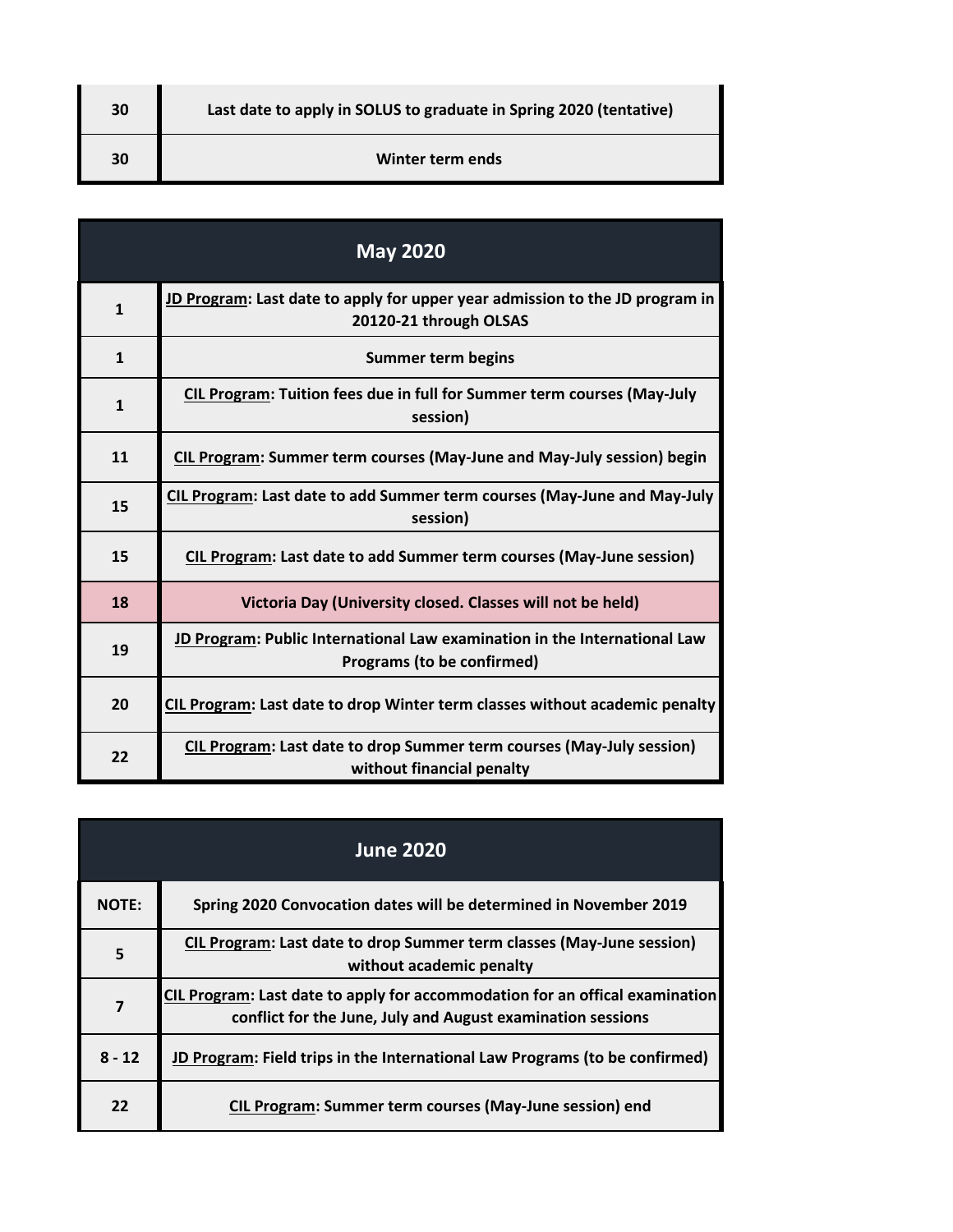| $22 - 24$ | JD Programs: International Law Program examination period               |
|-----------|-------------------------------------------------------------------------|
| $25 - 26$ | <b>CIL Program: Summer term courses (May-June session) examinations</b> |

| <b>July 2020</b> |                                                                                                   |
|------------------|---------------------------------------------------------------------------------------------------|
| 1                | Canada Day (University closed. Classes will not be held)                                          |
| 3                | CIL Program: Last date to drop Summer term classes (May-July session)<br>without academic penalty |
| $13 - 17$        | JD Program: Special and supplemental examination period for Winter 2020<br>courses                |
| 13-31            | Summer enrolment period for Fall and Winter Term courses (tentative)                              |
| 15               | First date to apply in SOLUS to graduate in Fall 2020 (tentative)                                 |
| 31               | <b>CIL Program: Summer term classes end (May-July session)</b>                                    |

| August 2020  |                                                                                                                                              |
|--------------|----------------------------------------------------------------------------------------------------------------------------------------------|
| $\mathbf{1}$ | CIL Program: Refer to: http://www.queensu.ca/artsci_online/current-<br>students/dates-and-deadlines for deadlines for admission to Fall term |
| $4 - 8$      | <b>CIL Program: Summer term examinations (May-July session)</b>                                                                              |
| 5            | Civic Holiday (University closed. Classes will not be held)                                                                                  |
| 25           | CIL Program: Time period to add and drop classes (open enrolment period)<br>begins (tentative)                                               |
| 31           | <b>CIL Program: Summer term ends</b>                                                                                                         |

|   | September 2020                                                            |
|---|---------------------------------------------------------------------------|
|   | <b>Fall Term begins</b>                                                   |
| 1 | Tuition fees due in full for Fall Term classes - Exception: OSAP students |